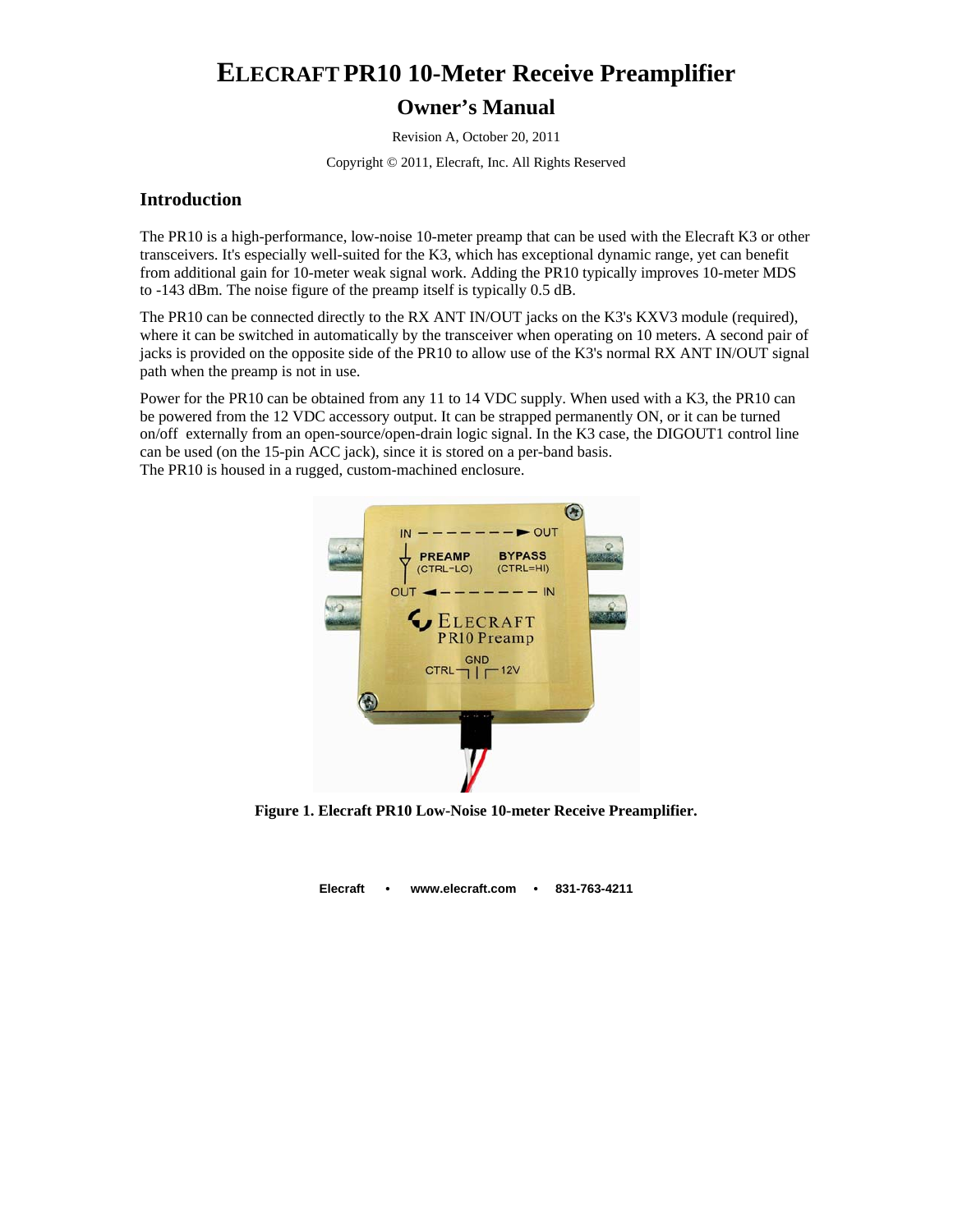# **Specifications**

| Frequency Coverage:        | $28 - 30$ MHz                                                  |
|----------------------------|----------------------------------------------------------------|
| Noise Figure:              | $< 0.7$ dB, 0.5 dB typical                                     |
| Gain:                      | 18 dB nominal                                                  |
| IMDDR:                     | $>100$ dB (when used with an Elecraft K3 transceiver)          |
| <b>Power Requirements:</b> | 11 to 14 VDC: 13.8 VDC @ 70 mA nominal                         |
| Size:                      | Case: $2-1/4$ " x $2-5/16$ " x $3/4$ " (5.72 x 5.87 x 1.91 cm) |
| Weight                     | $3 \text{ oz } (90 \text{ grams})$                             |

## **Installation and Operation**

## *Elecraft K3*

The BNC connector spacing matches the rear-panel RX ANT connectors so the PR10 may be attached to the K3 using the supplied male-male BNC connectors as shown in Figure 2. A prewired cable is supplied that connects to the K3 as follows:

- Power is taken from the K3 12V jack on the rear panel: red (12V) to the center pin and black (GND) to the shell. Power to the PR10 will be switched on and off along with K3 using the front panel POWER button.
- The Control (CTRL) input is optional (see below) when the DB-15 connector is attached to the ACC connector on the K3. The white CTRL wire is connected to the DIGOUT1 signal at pin 11 of the ACC jack on the K3 rear panel through the DB-15 connector (See Figure 2). If you already have a cable connected to the K3 ACC port for a transverter or band decoder, remove the DB-15 from the cable and add the wire to pin 11 of the existing connector.

### **Control (CTRL) Input**

When the control (CTRL) is used and jumper P2 is removed (see Figure 3), the K3 may be configured so that the preamplifier is switched on only when the 10 meter band is selected. Since power is switched off on other bands, the bypass connections are active and the preamplifier does not draw power. Configure the K3 as follows:

- Select the 10 meter band and then set CONFIG: DIGOUT1 ON. Make sure it is OFF for all other bands. Note: If a KAT3 ATU is installed, the DIGOUT1 setting will be stored per-antenna (in addition to per-band). Be sure to turn DIGOUT1 ON only for antennas that require the gain provided by the PR10. You can tap ANT while you're in the DIGOUT1 menu entry, if applicable.
- On 10 meters, tap RX ANT to enable the preamplifier.

If the control (CTRL) line is not used and jumper P2 is installed (see Figure 3), the PR10 will be switched into the circuit when the RX ANT button is pressed. The bypass antenna connections are not available unless power is removed from the PR10.

**Page 2 PR10 10-Meter Receiver Preamplifier Owner's Manua**l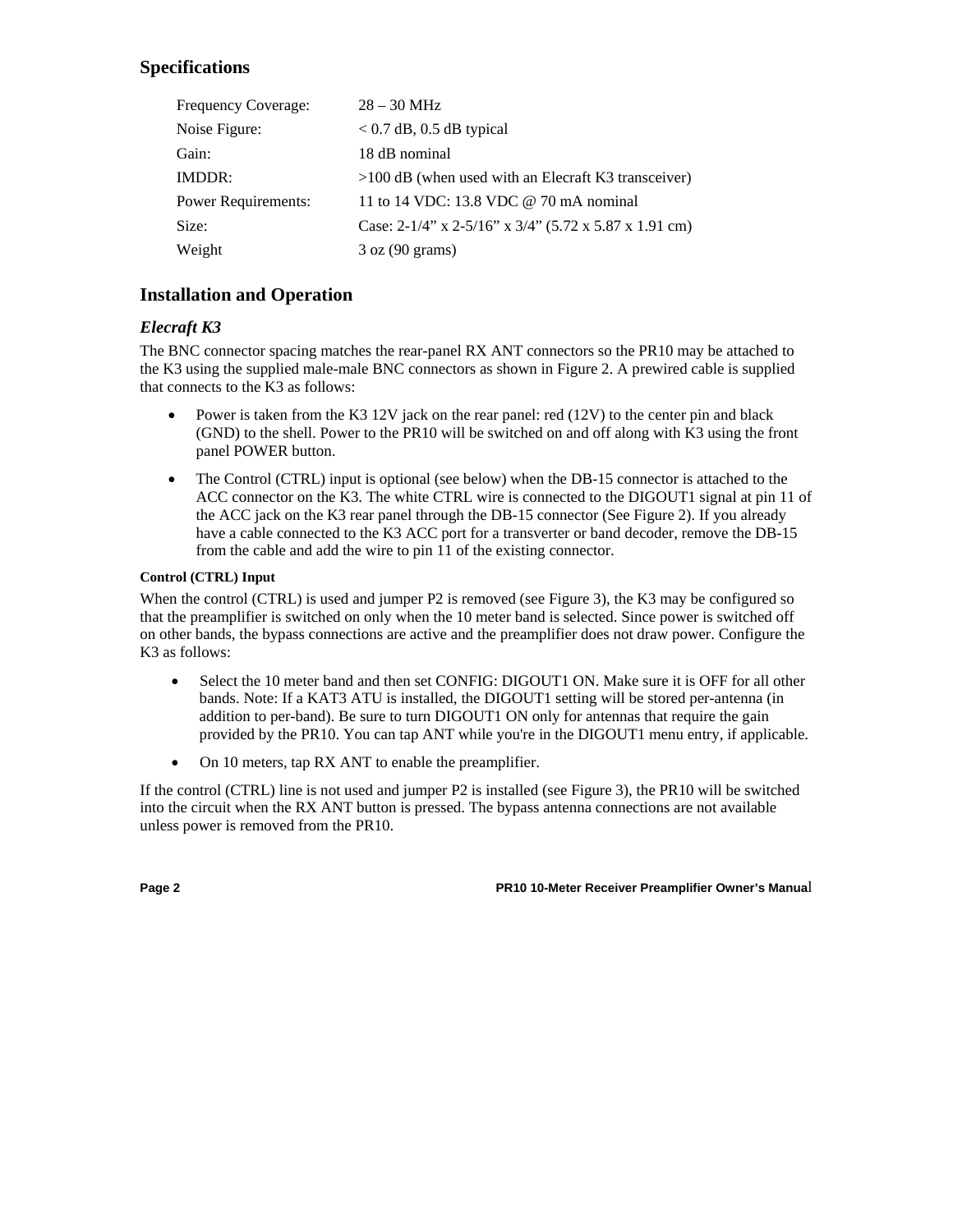#### *Other 10-meter Receivers and Transceivers*

The cover label on the PR10 identifies the signal, power and control connections.

- The preamplifier is switched into the circuit by applying  $+12$  VDC to the unit if jumper P2 is installed or, if jumper P2 is removed, by applying +12 VDC and grounding the CTRL input. Jumper P2 is shown in Figure 3.
- If used at a transceiver RF output, limit the RF power passing through the PR10 to 15 watts in bypass. RF power must not be present when relays switch.
- The coaxial lines may carry up to 13.8 VDC as well as RF to power an external device when it is in bypass mode. Blocking capacitors isolate the preamplifier circuit from the d-c voltage.



**Figure 2. PR10 Mounted on Elecraft K3.** 

**PR10 10-meter Receiver Preamplifier Owner's Manua**l **Page 3**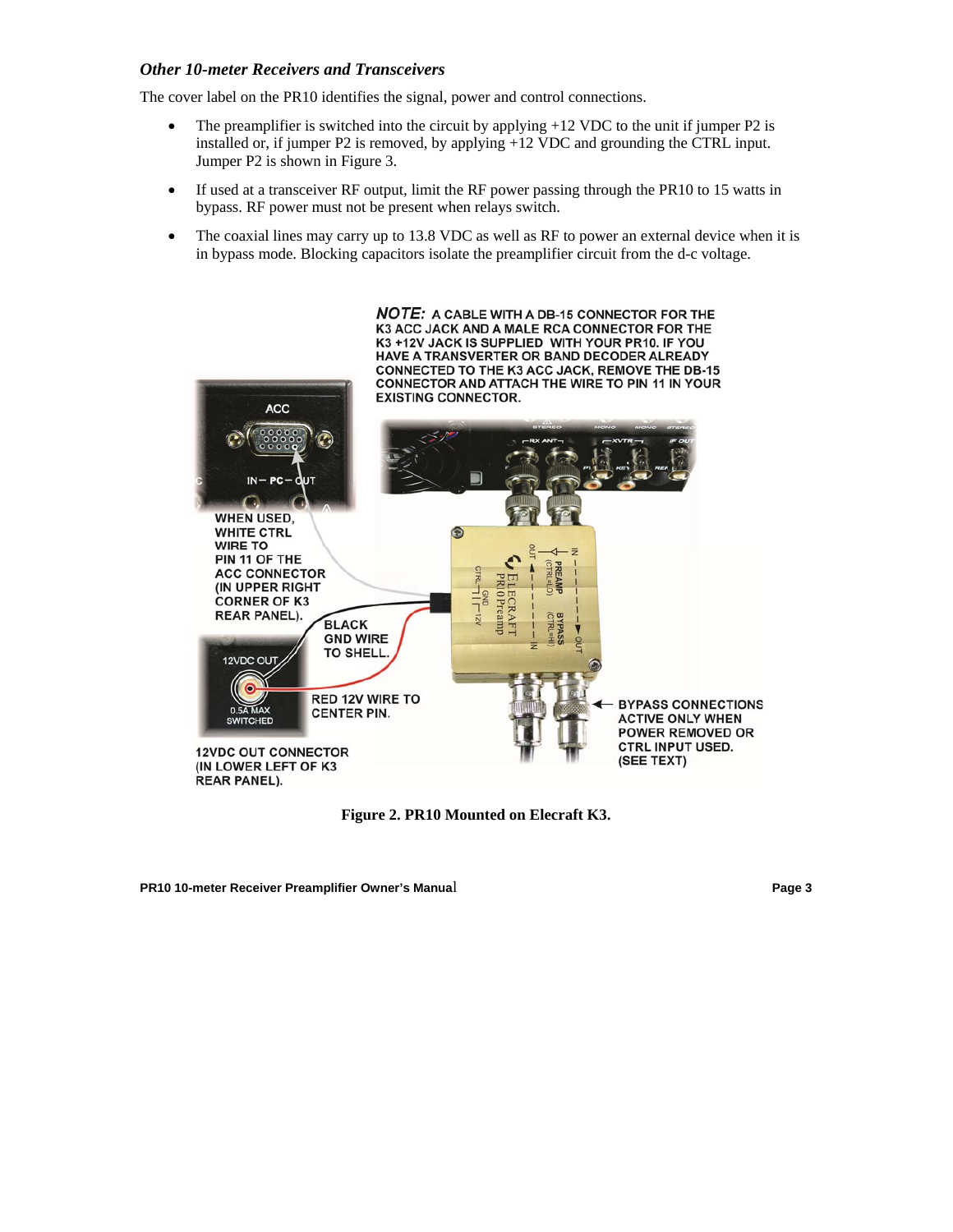

**Figure 3. Jumper P2 Location.** 

## **Circuit Description**

The schematic diagram of the PR10 is shown on the next page.

The Avago ATF34143 low noise PHEMPT was designed for the VHF through low microwave frequency range. It is capable of providing high gain and exceptionally low noise figure in the 10 meter band.

In the PR10, the input L network and L4 in the source circuit provide a near optimum noise match to the ATF34143 from the PR10 50 ohm input. R2 is provided to set the drain current and is factory adjusted.

The drain circuit is entirely resistive. The absence of reactive components helps to assure stability. The zener diode, D2 does not conduct in normal operation because the voltage across it is approximately 4 volts. It is provided as a voltage clamp to assure that the drain voltage does not exceed device ratings during adjustment of R2.

The remaining circuitry is provided to switch the PR10 in and out of the signal path and DC switching to provide power and control.

**Page 4 PR10 10-Meter Receiver Preamplifier Owner's Manua**l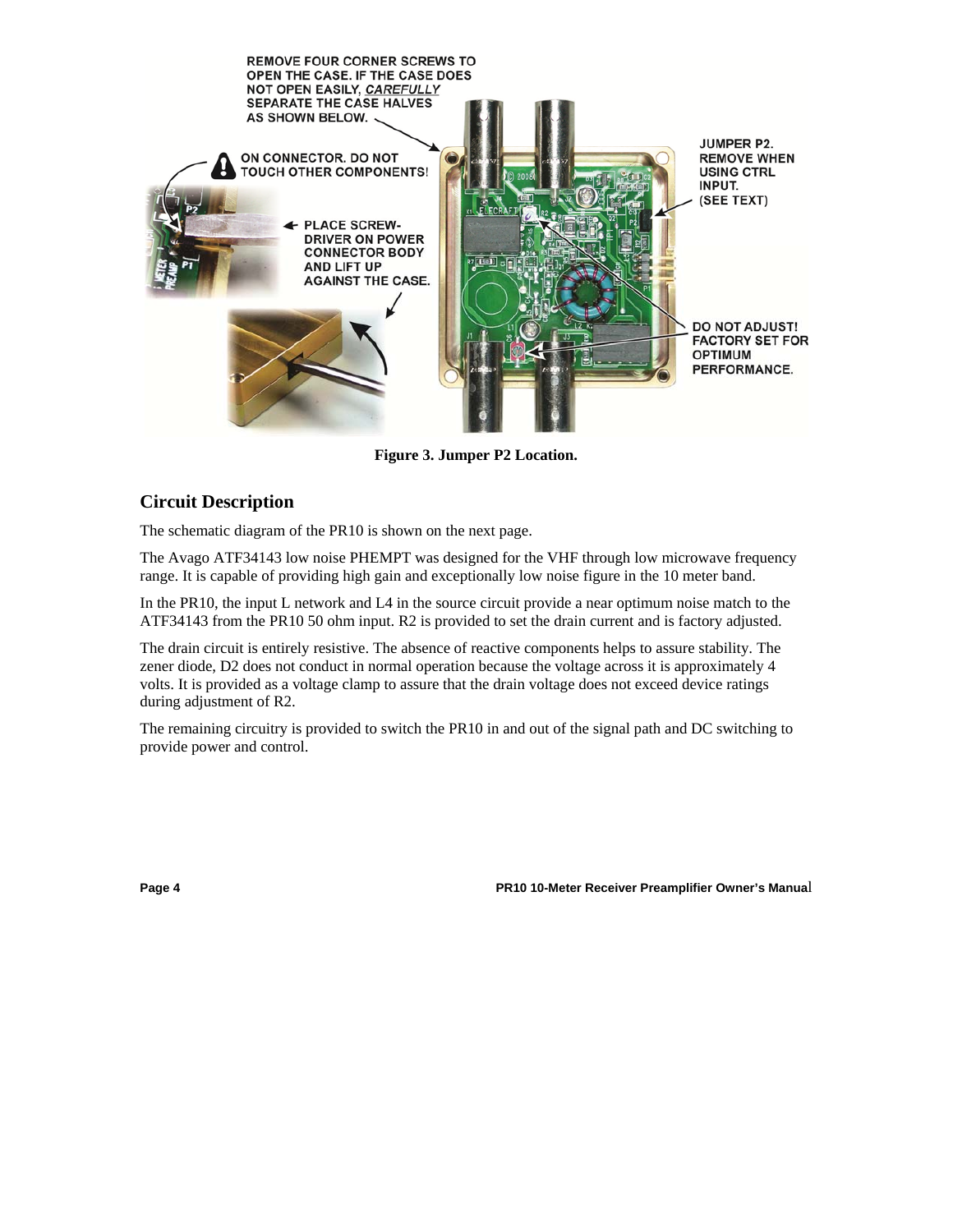

**PR10 10-meter Receiver Preamplifier Owner's Manua**l **Page 5**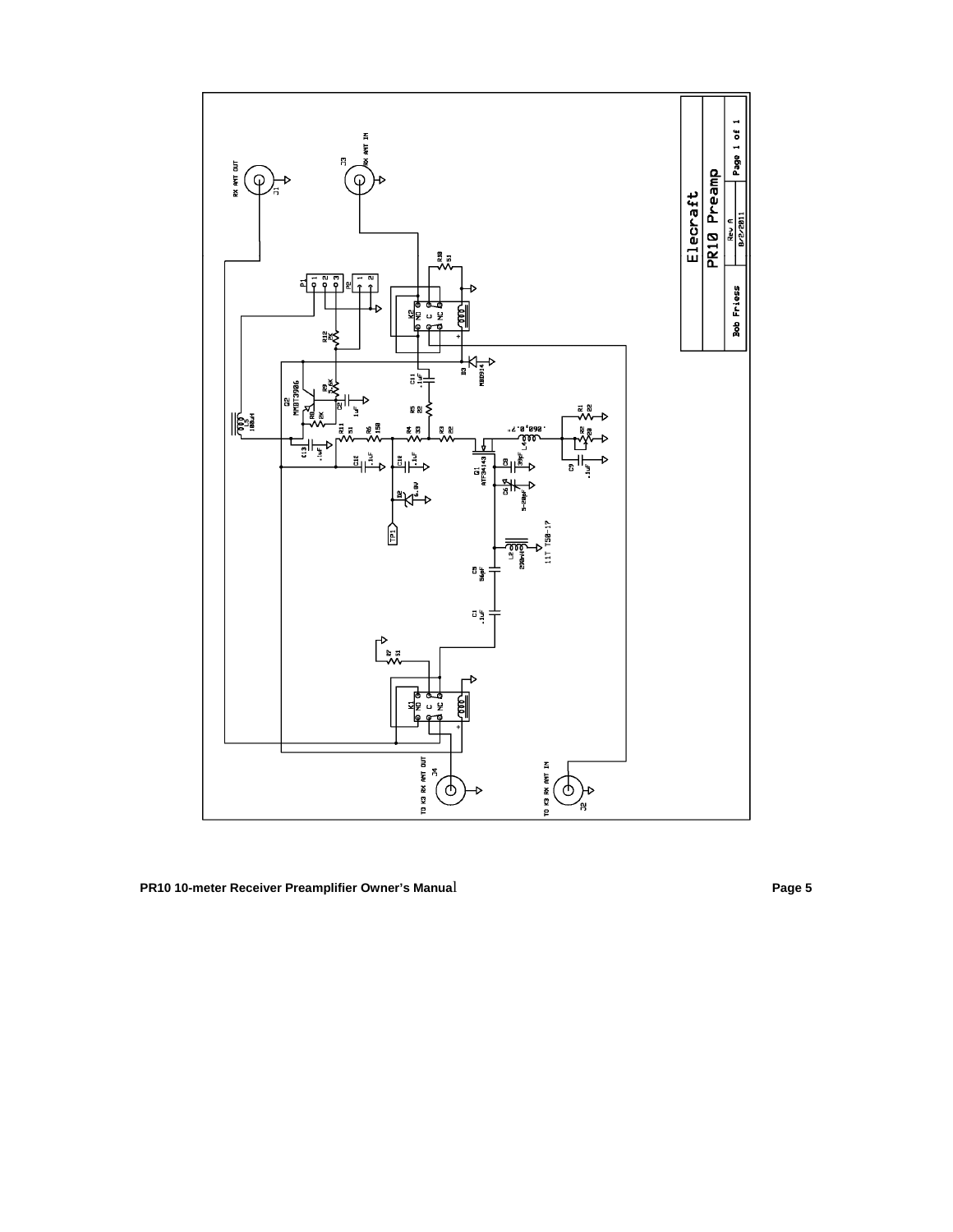### **Customer Service and Support**

#### *Technical Assistance*

You can send e-mail to **k3support@elecraft.com** and we will respond quickly – typically the same day Monday through Friday. If you need replacement parts, send an e-mail to **parts@elecraft.com**. Telephone assistance is available from 9 A.M. to 5 P.M. Pacific time (weekdays only) at 831-763-4211. Please use email rather than calling when possible since this gives us a written record of the details of your problem and allows us to handle a larger number of requests each day.

#### *Repair / Alignment Service*

If necessary, you may return your Elecraft product to us for repair or alignment. (Note: We offer unlimited email and phone support, so please try that route first as we can usually help you find the problem quickly.)

#### **IMPORTANT: You must contact Elecraft before mailing your product** to obtain

authorization for the return, what address to ship it to and current information on repair fees and turnaround times. (Frequently we can determine the cause of your problem and save you the trouble of shipping it back to us.) Our repair location is different from our factory location in Aptos. We will give you the address to ship your kit to at the time of repair authorization. *Packages shipped to Aptos without authorization will incur an additional shipping charge for reshipment from Aptos to our repair depot.* 

**Page 6 PR10 10-Meter Receiver Preamplifier Owner's Manua**l